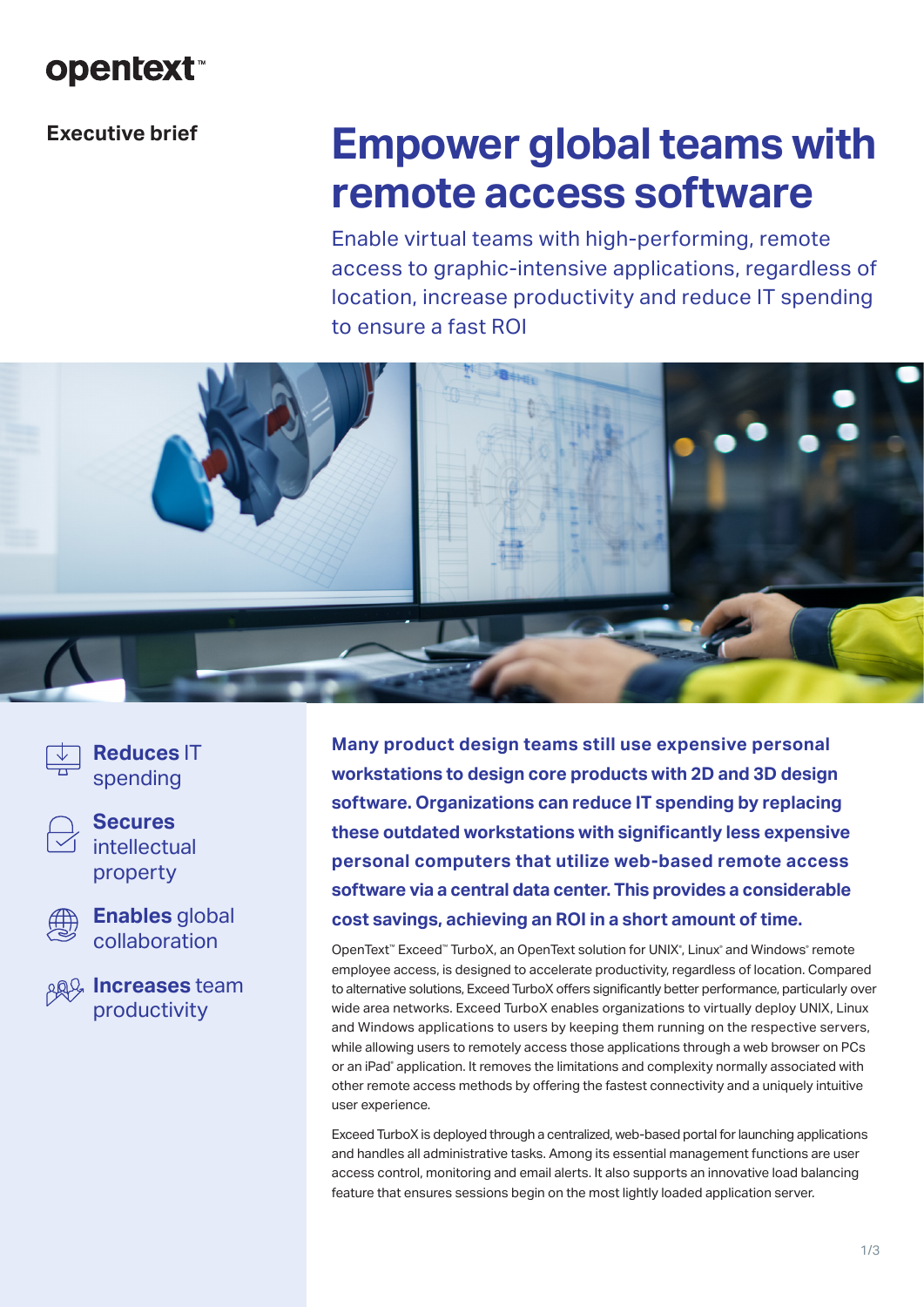# **opentext™**

**SMS group deployed Exceed TurboX to give its engineers and knowledge workers global access to centralized graphical software for complex calculations and graphical simulations running on UNIX servers in a data center.** 

*"OpenText Exceed TurboX provides us with a costsaving and reliable solution—it simply works."*

**Dr. -Ing. Christian Imiela** Manager Calculations & Structure Analyses SMS group

 $\Theta$  [Read the full Success story](https://www.opentext.com/customer-stories/customer-story-detail?id=1418)

Stability and resiliency are critical elements for any remote access solution. Exceed TurboX can be configured as a highly available solution, with all critical server components providing failover capabilities. The solution is designed for high availability, with graceful failover for all server-side components. The Exceed TurboX core engine is extremely stable and backed by 25 years of experience. Remote sessions are frequently left running for months at a time, without disconnects or crashes.

As business demands dramatically increase, especially for workloads spanning wide geographic areas, Exceed TurboX offers adaptive performance tuning under a wide range of network conditions and application requirements.

Exceed TurboX supports wide-area collaboration by allowing users to screen share with colleagues in other locations. It can also support a mobile workforce through an intuitive iPad application. Exceed TurboX provides a highly secure environment with TLS and SSH encryption across all communications and uses FIPS 140-2 certified cryptographic libraries. The web-based management interface provides enterprise authentication options, as well as fine-tuned user access management and application permissions.

## **Corporate moves toward data center consolidation**

More and more enterprises are looking to consolidate numerous and often distant data center operations into a centralized resource. Remote access solutions can help downsize, or even eliminate, remote data centers, offering dramatic savings in infrastructure spending, power and cooling costs, systems management and physical real estate.

### **IP protection and security**

Protecting IP in a central data center is much easier than through hundreds or even thousands of workstations that contain a mix of local and remote data.

Moving to a centralized access methodology is a big step forward in protecting sensitive data. Securing the information in the data center adds an essential layer of protection by requiring all appropriate staff with requisite privileges access through a firewall. Intellectual property is neither stored nor transferred to the end user's PC, which greatly reduces the risk of IP theft.

# **Higher productivity**

Business leaders are pushing IT departments to come up with solutions to help remote employees be more productive, while ensuring that corporate systems are secure, available and deliver a superior user experience.

Many remote access solutions suffer performance degradation over wide area networks (WANs), especially when it comes to network latency and quality of service. Traditional solutions, such as virtual network computing and its derivatives based on data streaming technology, typically consume substantial network bandwidth and often encounter performance problems in high-latency/low-bandwidth scenarios. This can cause the user interface to become unresponsive, resulting in a degraded user experience.

Collaboration is essential for global teams and Exceed TurboX provides powerful collaboration via screen sharing sessions where users can interact and work together.